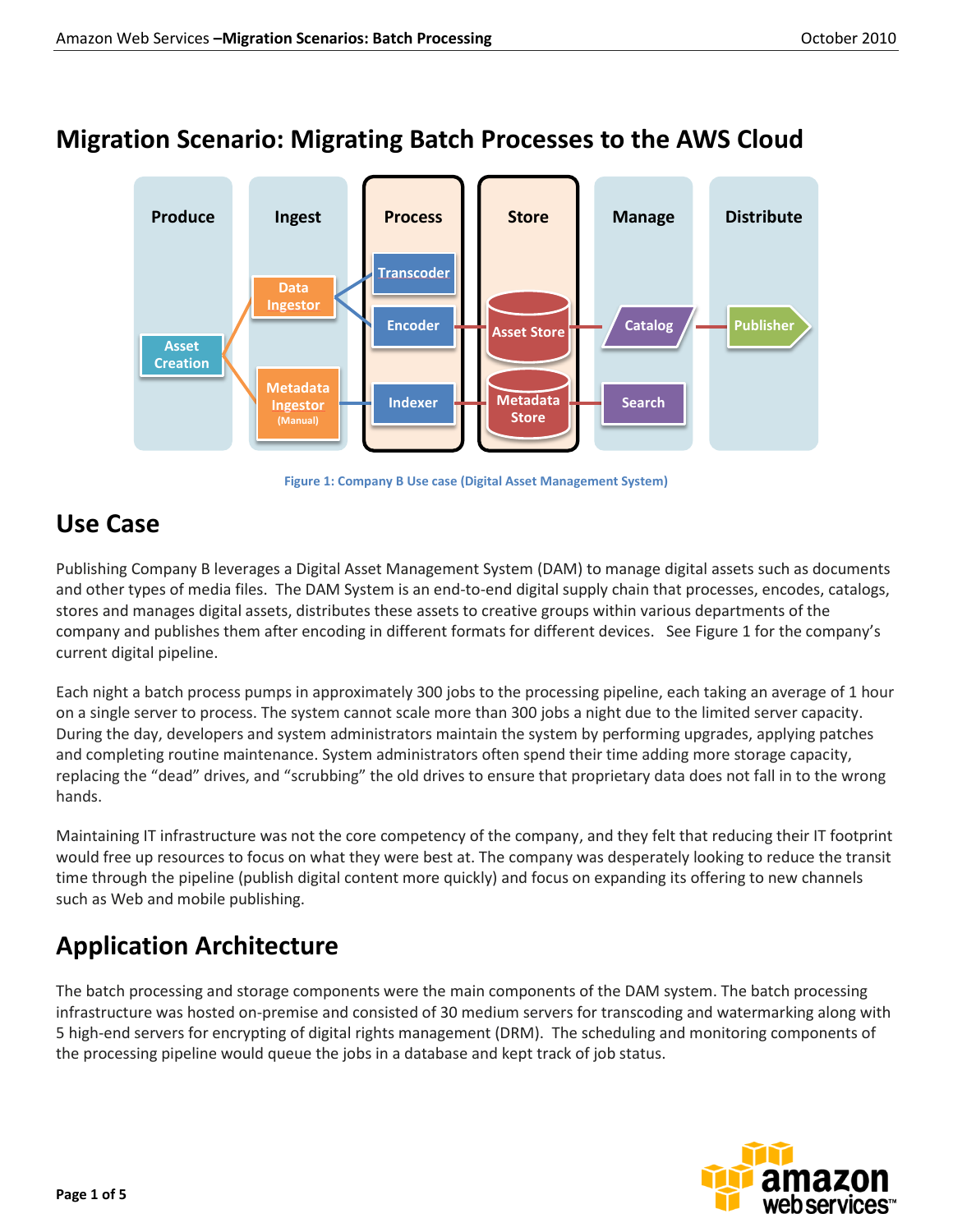Figure 2 illustrates how the company leveraged the scheduler across the transcoder and encoder farm of servers. All the business logic was contained in C++ libraries with proprietary licensed software for transcoding, encoding, and encrypting.

The storage system used a standard Storage Area Network (SAN) with fixed capacity. All the digital assets (raw and processed) were stored in the asset store. An internal website kept track of the process while the reporting application provides reports and metadata to other components for the DAM system.



## **Motivation for Migration**

Company B was in need of a solution that would enable them to scale the Batch processing system without having to incur the capital expenditure of buying new hardware and hiring additional personnel to physically manage the servers. The current batch processing system could not scale to address the growing demand due to limited server capacity. Due to the company's infrastructure constraints and lack of automation, system administrators wasted a lot of time doing repetitive tasks such as prepping the servers and fixing failed hardware. Maintenance of the equipment was a major bottleneck and loading down the business, impeding growth and introducing inefficiencies.

Company B therefore decided to leverage the AWS cloud to address their growing pains, while continuing to keep the overall cost of infrastructure within their budget.

## **Migration Plan, Strategy, & Execution Steps**

#### **Cloud Assessment**

The team assessed the different components of the DAM system and determined that the immediate candidates for the cloud were the 'processing and the storage pipelines' as those areas needed to be scaled out immediately to meet the growing demand. The team identified some new ways to improve their existing software development and system administration life cycle through automation. During financial assessment, they analyzed their past maintenance contracts, hardware configurations, storage size and used the **Simple Monthly Calculator** and concluded that the equivalent system in the cloud would be over 30% less costly to run.

During technical and functional assessment, it appeared that the main engines could easily be moved to Amazon EC2. However, tools and scripts might need to be created to smooth the migration process. The company decided to leverage its existing resource management tools - a website used to manage digital assets and an internal monitoring site used for managing the processing pipeline and reporting. They decided to store all the digital assets in Amazon S3 and the corresponding metadata in Amazon SimpleDB. They worked with the licensing vendors and confirmed that their DRM license was valid in the Amazon EC2 environment. The team prepared a migration roadmap in which the development team would run the systems in parallel for a month (co-existence phase) then switch jobs to new system after thorough testing and turn off the old system.

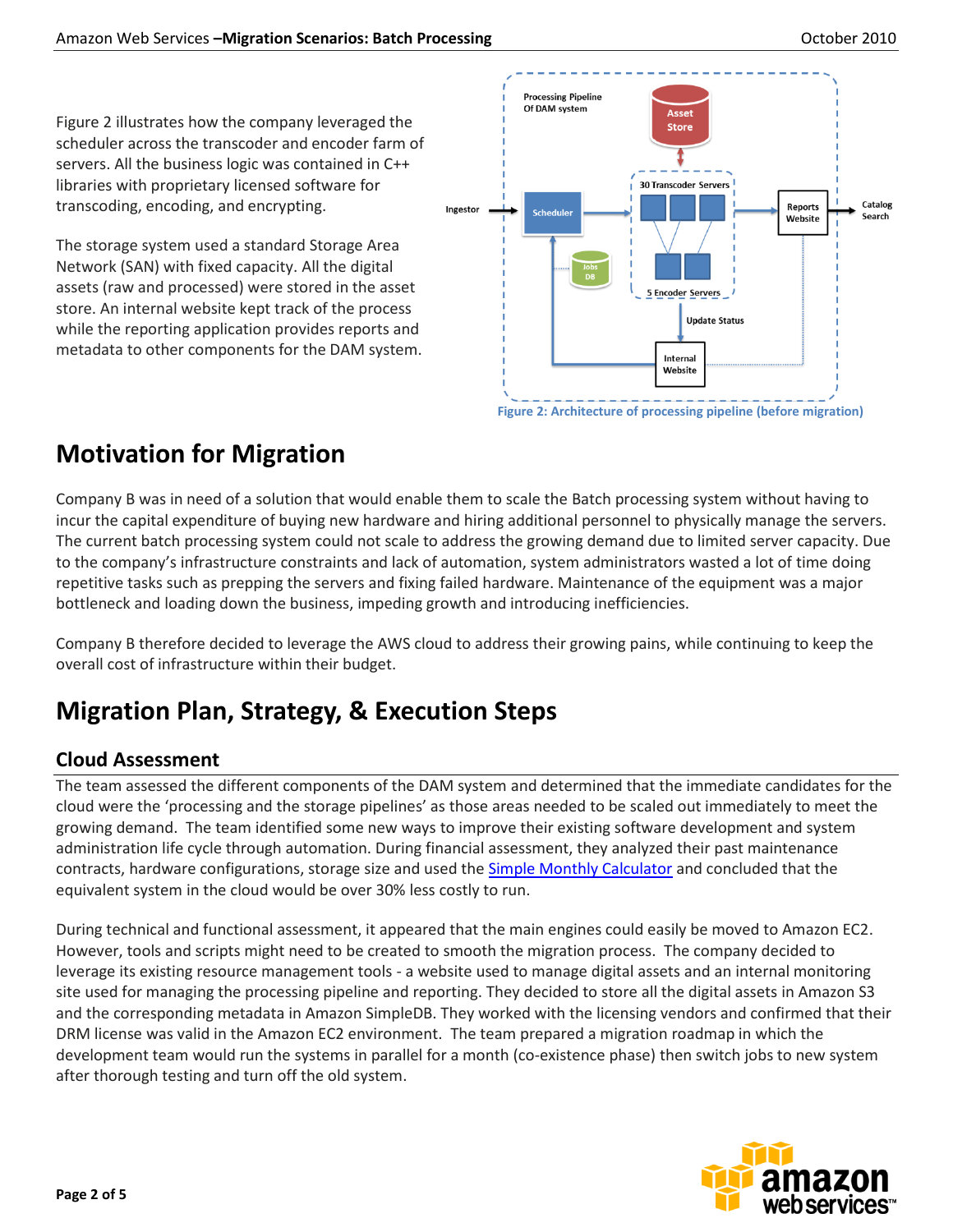#### **Proof of Concept**

The team at Company B realized that they had several unknowns within their plan, mainly performance and latency of the AWS cloud and determining the right EC2 instance type(s) for their particular workload. Therefore, they decided to conduct a small proof of concept that would help them understand how their solution would perform in the cloud.

In doing so, they provisioned 3 Extra Large Amazon EC2 instances (for the transcoder and encoder components), installed the relevant libraries and manually injected test jobs to examine the performance and latency of AWS. The team was able to install and provision the entire stack on single Amazon EC2 instance. They concluded the performance and latency to be satisfactory. Additional optimizations could be done later. The benefits of elasticity and not having to manage the hardware were the biggest driving factors.

The proof of concept was helpful in letting the team test their existing software in the cloud, gave them additional confidence in AWS, and also helped the team identify other components of the DAM System that they would move to AWS.

#### **Data Migration**

Data Migration phase involved moving all the existing digital assets and associated metadata of the digital assets to the cloud.

The team was able to collate several catalogs from their SAN into categories and upload most of the assets to Amazon S3 in batches. They leveraged the AWS SDK for Java to upload the assets concurrently and AWS Management Console to verify. For some digital assets, they encrypted the assets prior to uploading them in the cloud using a commercially available encryption software package. To maximize the upload throughput into Amazon S3, the team used multiple threads in parallel across a partitioned set of Amazon S3 buckets. For one particular catalog that could not be imported over the Internet due to its size in the time frame the company required, the Amazon Import/Export Service was used. The service allowed the catalog to be shipped to AWS on a USB 2.0 hard drive and loaded into Amazon S3. The entire migration process took just a few weeks.

For metadata (name, authors etc.) associated to the digital assets, the team decided to get rid of their internal relational database and leverage Amazon SimpleDB. Metadata of each asset of a given catalog was stored in an Amazon SimpleDB domain. The team uploaded all the metadata multi-threaded BatchPut requests within a week.

#### **Application Migration**

The company decided to implement the "Forklift Migration Strategy" and moved most of the components and their dependencies at once. Custom Amazon Machine Images (AMIs) were built for the Transcoder and Encoder engines, so that when additional capacity was required for these components, the team could simply use the pre-built AMIs manually. Some of the scheduler components were replaced by Amazon SQS queues (input, output), which required refactoring and modification of a few parts of the code. At this stage, major components of the processing pipeline were moved to the cloud and tested using data stored on Amazon S3. The health of the instances was monitored and managed using the AWS Management Console. After end-to-end testing of the DAM System for a few weeks (running in parallel with the mainline), Company B decided to switch to the cloud. See Figure 3 for a picture of the final architecture after migration.

In the process of moving the application, the team also modernized some of their IT assets. They built a load testing framework consisting of various Amazon EC2 instances to help analyze performance of cloud applications and set appropriate expectations for how to handle growth. The team also built a key management solution to manage and rotate all the keys used for encryption of digital assets.

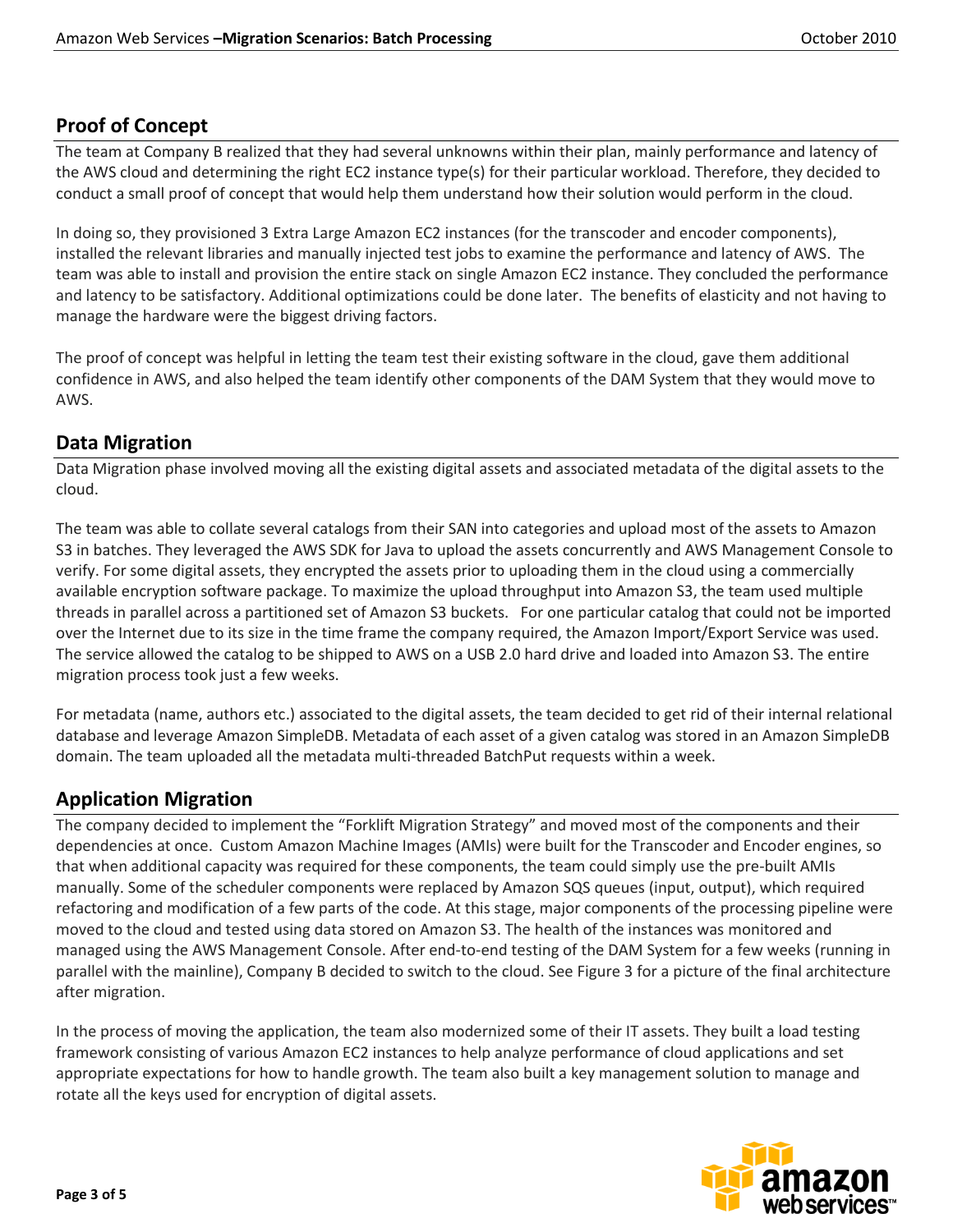



#### **Leveraging the Cloud**

In order to achieve maximum flexibility and reap the benefits of elasticity, Company B's development team decided to leverage some of the advanced features of the cloud. They bootstrapped each instance in the system such that an instance could be stopped and restarted from an AMI and resume the state. An Auto Scaling Group was created to automatically scale the number of instances up and down based on system load. Each instance played a distinct role in the system and was self-discoverable on boot. Each instance knows what configuration to pull down based on user data passed to it at launch e.g. For example, an instance was passed "Transcoder" string at launch. Transcoder instance dynamically self-discovers itself on boot, grabs the appropriate apps, installs the necessary apps and patches automatically, and configures itself to join the auto-scaling group cluster on-demand. The overall system was now not only scalable elastically but also highly available in an event of any failure.

Overall security of the system was also hardened by a variety of means. For example, each production instance is launched with a strict security group which restricts access to other IP addresses and only certain users have access to source files of digital assets in the cloud.

#### **Optimization**

Once deployed, there were a number of ways the team decided to optimize their deployment in the cloud. Firstly, for higher utilization, they ran some analysis and determined that rather than having a fleet of 30 servers running regardless of load, the new system would expand and contract the fleet as needed to ensure maximum utilization of running servers. The team was also able to fine tune the configuration and processes because they were no longer dependent on the hardware.

Secondly, the Company B team was able to achieve higher performance by caching frequently accessed digital assets (popular documents, videos) by implementing a *memcached* cluster running on a separate cluster of Amazon EC2 instances. These two optimizations reduced the system management workload for the team and also helped reduce costs.